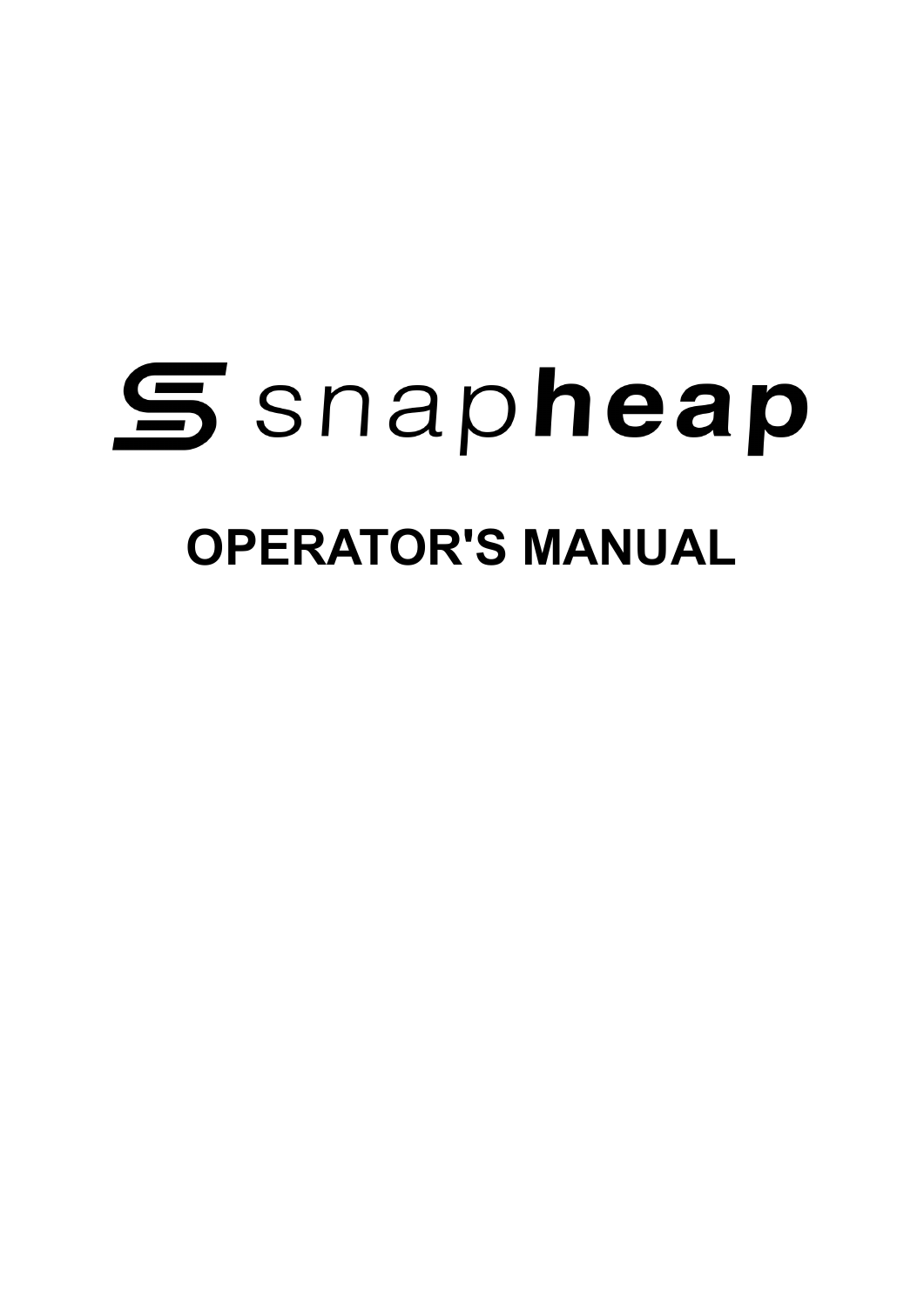# **Table of contents**

**[Glossary](#page-2-0)** [System requirements](#page-3-0) **[Overview](#page-4-0)** [User interface](#page-4-1) [Signal path](#page-5-0) [Operating the controls](#page-5-1) [Working with patches](#page-6-0) [Building your sound](#page-8-0) [Lanes](#page-8-1) **[Snapins](#page-8-2)** [Modulation](#page-9-0) [Macro knobs](#page-9-1) [LFOs](#page-10-0) [Envelopes](#page-11-0) [Pitch tracking](#page-12-0) [MIDI](#page-13-0) [Snapin mode](#page-14-0) [Acknowledgements](#page-15-0)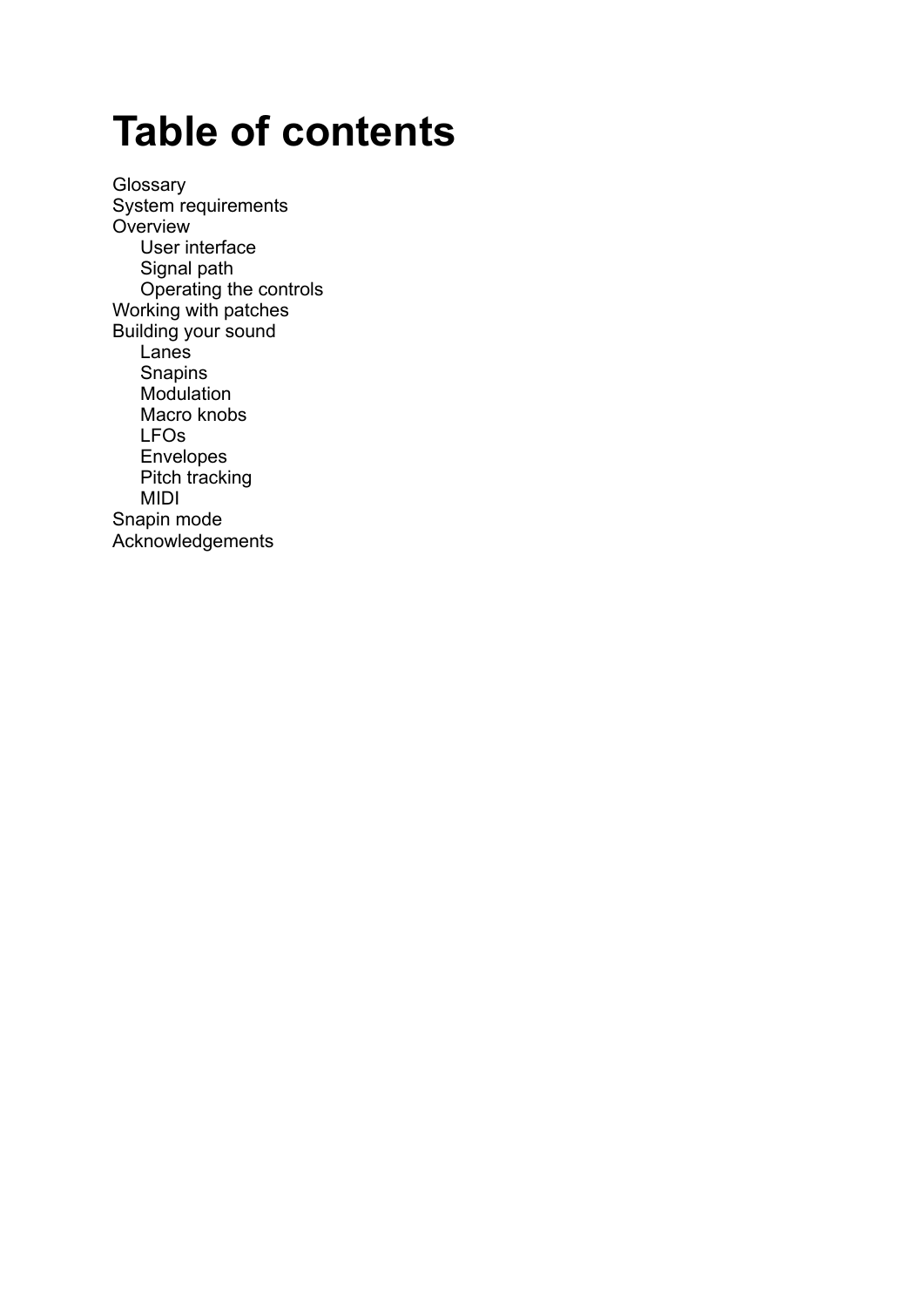# <span id="page-2-0"></span>**Glossary**

#### **DAW**

Snap Heap is not a standalone program, it needs to be used in conjunction with a host application where it is loaded as a plugin. These programs are usually called "DAWs" (Digital Audio Workstations) or simply "hosts". There are many different DAWs available on the market, and Snap Heap works with those that support either the VST 2, AAX or the Audio Unit plugin architecture.

#### **Patch**

A patch is a configuration of Snap Heap that gives it a certain sound. Whenever you pull a slider or turn a knob you modify the current patch.

#### **Preset**

Presets are ready-made patches which ship with Snap Heap. Presets also make good starting points for your own patches. Presets are grouped into banks. More preset banks may be available to download using the Kilohearts installer.

#### **Snapin**

Similarly to how a DAW will load Snap Heap as a plugin, Snap Heap itself can also load small audio effect modules called **snapins**. Snapins can be used either directly in your DAW as a VST or Audio Unit, or used as building blocks in a Snap Heap patch.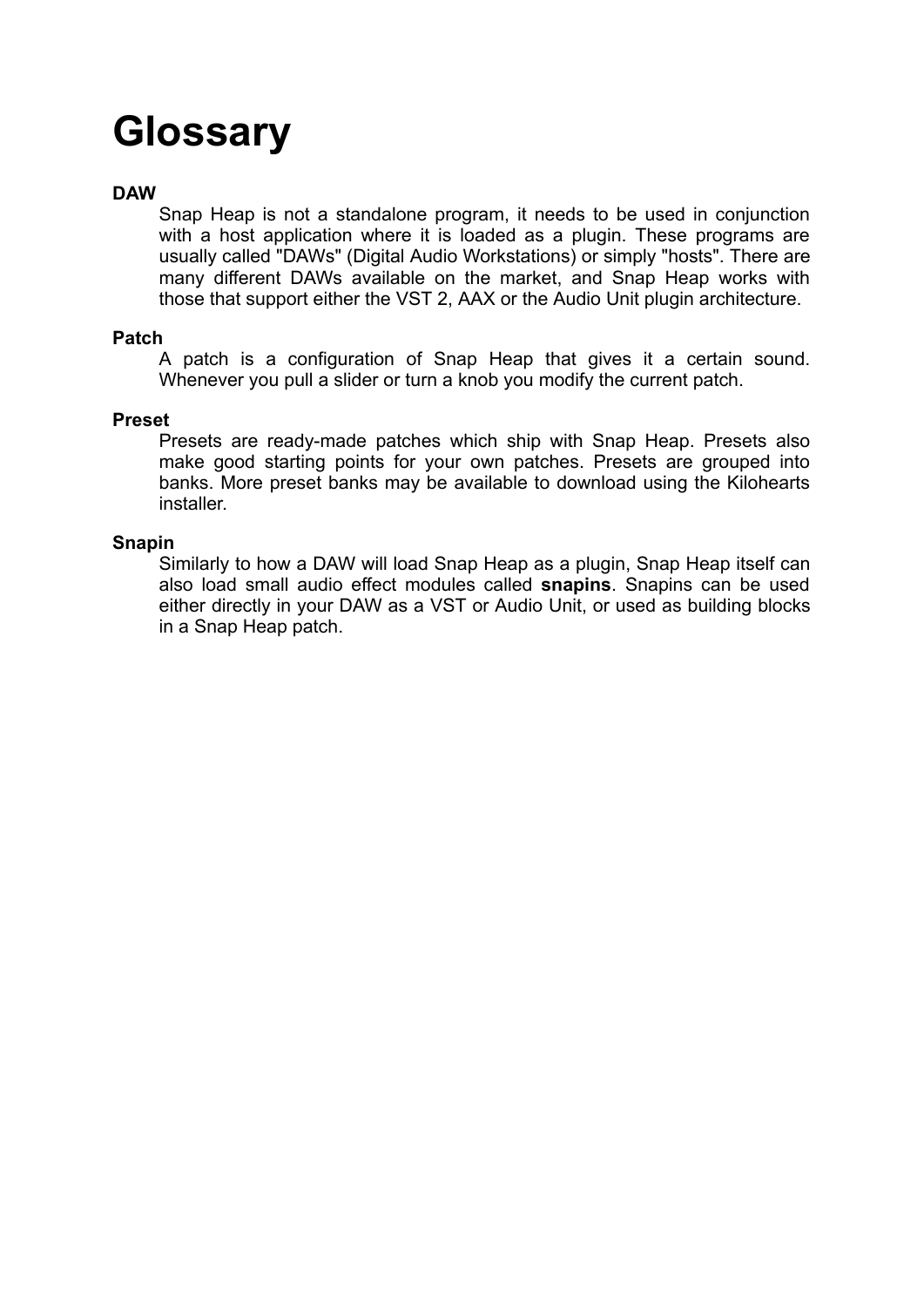# <span id="page-3-0"></span>**System requirements**

These are the minimum recommended system requirements for running Snap Heap.

#### **CPU**

2 GHz or faster

#### **Memory**

1 GB or more

#### **Operating System**

No matter if you are a Windows or Mac user, Kilohearts recommend keeping up to date with OS versions as they become available. We are not able to support OS version that are no longer supported by their respective manufacturers. If you are using an outdated OS please try our free trials to ensure compatibility before making any purchases.

#### **Software**

A DAW supporting VST 2, AAX, or Audio Unit plugin standards.

If you have many instances of Snap Heap running, or use a lot of snapins at the same time in your patch the CPU usage will increase accordingly. Thus, we cannot guarantee that Snap Heap will work flawlessly in all use cases even if your system does meet the minimum recommended system requirements.

The versions of the plugins installed via the Slate Digital installers, like other Slate Digital products, uses the iLok licensing scheme. If you are using these versions, an iLok (USB dongle or iLok cloud) with a valid license from Slate Digital is required to use the plugins.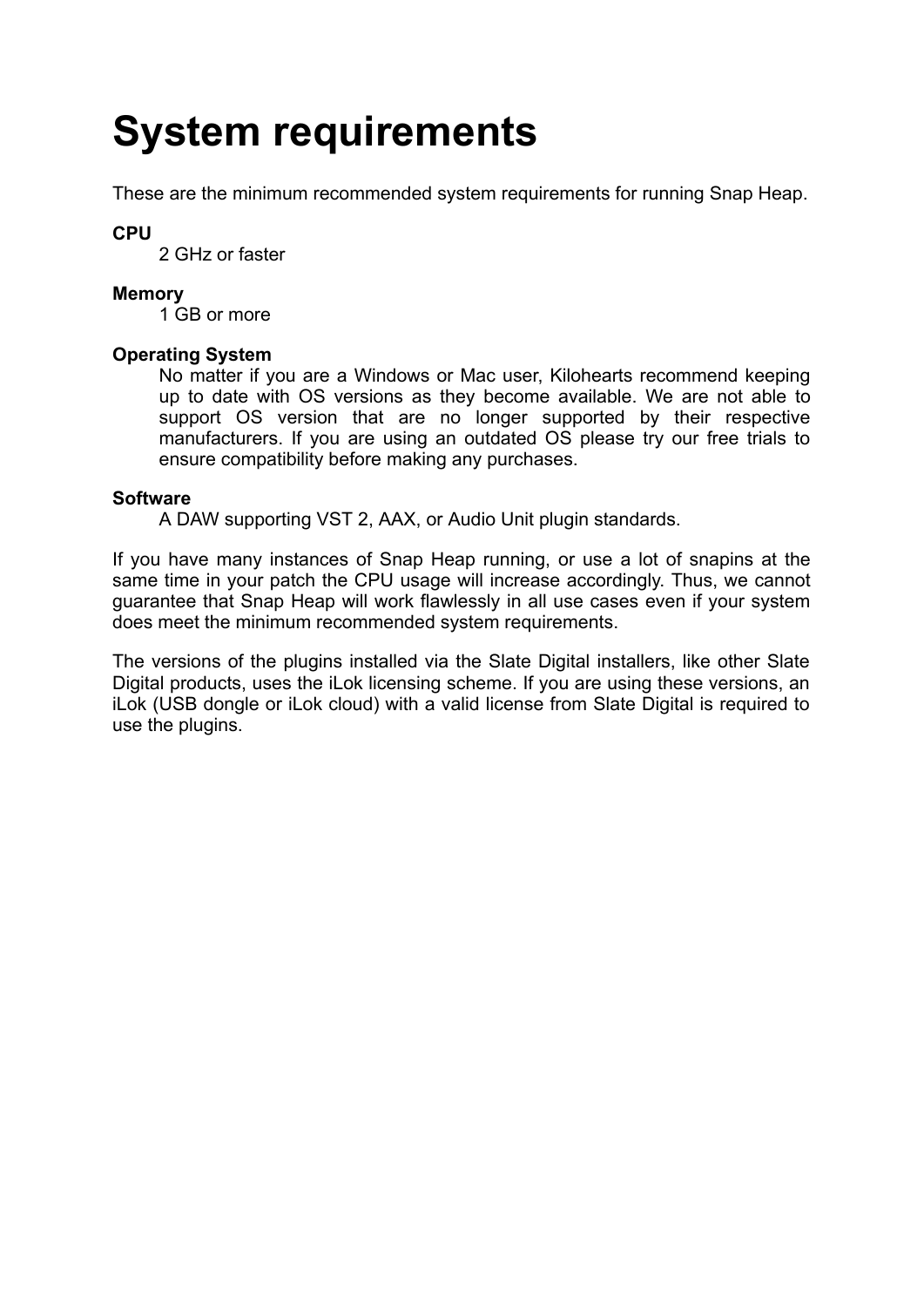# <span id="page-4-0"></span>**Overview**

Snap Heap is a modular effect plugin with many uses. At the heart of the plugin is four lanes of modular effect plugins known as **snapins**. Snapins come in many different flavors, and implements many classic effects like distortion or chorus as well as more unusual ones like formant filtering and frequency shifting.

In addition to being loaded into Snap Heap, snapins can also be loaded as plugins directly in your DAW. Snap Heap is bundled with a few different snapins, and more can be bought from the Kilohearts website.

# <span id="page-4-1"></span>**User interface**



This is an overview of the plugin UI. It may look a bit overwhelming at first, but let's try to break it down a bit.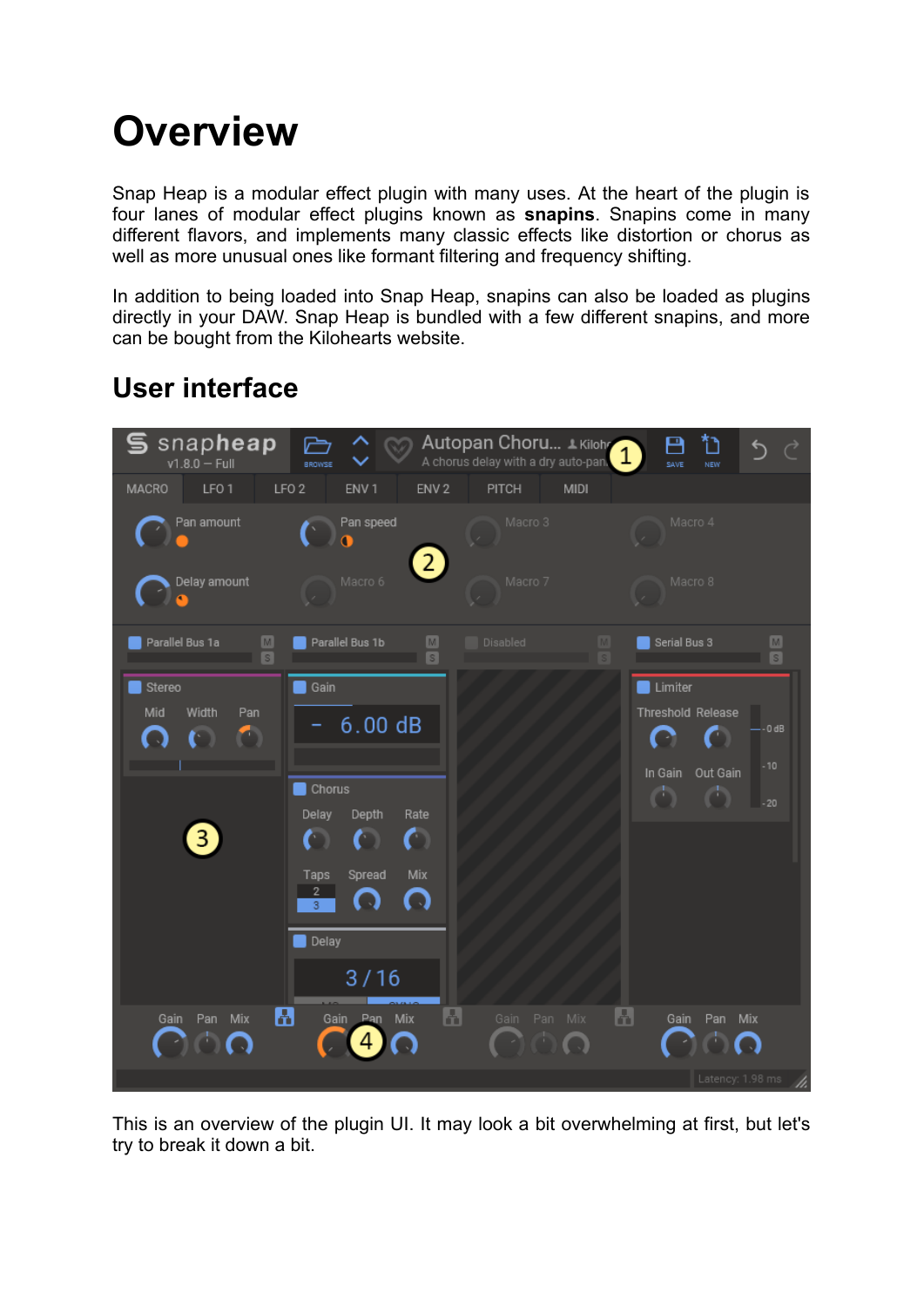- 1. In the top bar the name, author and description of the **current patch** is shown. By clicking the 'Browse' button you toggle the **preset browser**. To the right you will find 'Undo' and 'Redo' buttons, allowing you to undo or redo all actions in Snap Heap.
- 2. The area below the top bar is the **modulation area**. From here you can modulate parameters of your patch using **Macro knobs**, **LFOs** (low frequency oscillators), **Envelopes** or **MIDI** input. The different modulation options are described in detail below.
- 3. The big space below the modulation area holds the **snapin lanes**. Each lane can hold several snapins. Adding new snapins is as easy as clicking the empty space at the bottom of a lane.
- 4. Under each lane, at the very bottom of the window, sits the **lane mixing** controls. Here you can adjust the gain and pan of each lane independently, among other things.

## <span id="page-5-0"></span>**Signal path**

The input audio is passed through all of the enabled effect lanes from left to right. Each lane is processed in sequence, unless the "paralell routing" button is clicked. When parallel routing is enabled, the two adjacent lanes will be linked together and processed in parallel instead, and the result mixed together before being passed into the next lane. If multiple parallel routing buttons are enabled, all linked lanes will be processed in parallel.

### <span id="page-5-1"></span>**Operating the controls**

Most parameters of Snap Heap are controlled by the knobs and the sliders seen in the UI. To move a knob or slider simply click on it, and while holding the mouse button down move the mouse up or down.

Sometimes you might want more precise control when tuning a parameter. Hold the **shift** key while moving a knob or slider to enter **fine tuning** mode, where the knob or slider will move more slowly.

You can reset a knob to its default position by double clicking it.

Finally, most controls support entering the value using your keyboard by rightclicking on them.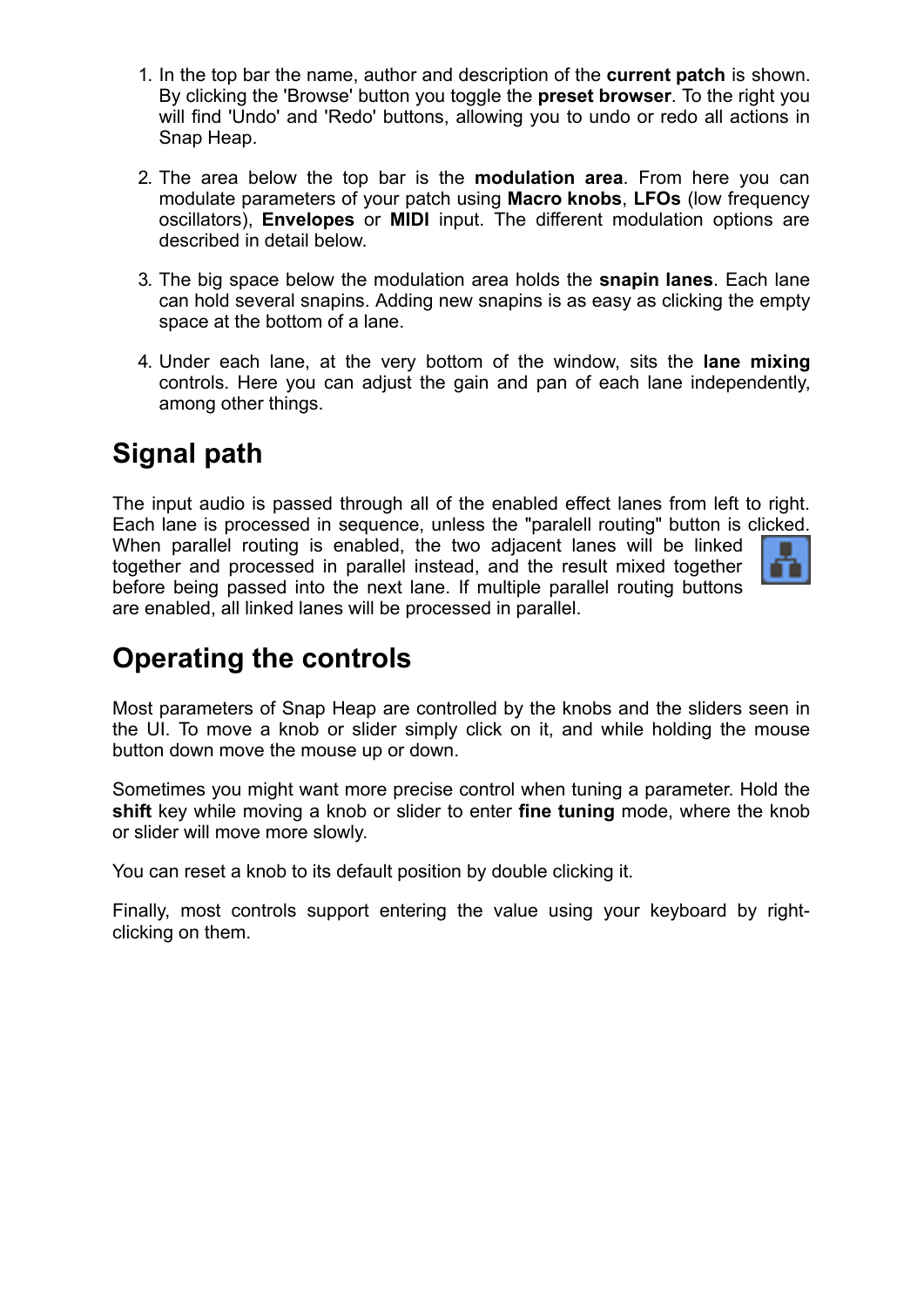# <span id="page-6-0"></span>**Working with patches**

The first thing you want to do after installing Snap Heap is probably to try out some of the presets it comes with. To reveal the preset browser, click on the 'Browse' button next to the Snap Heap logo.



Loading a preset in the preset browser is as easy as clicking on it. Double clicking will load the preset and also close the browser. You can also step through all the presets in the current folder by using the arrow keys, or the arrow buttons in the top bar.

Presets are divided into a number of folders, visible on the left hand side. 'Favorites' starts out empty but will be filled with any presets you favorite by clicking their heart icon. 'Factory' contains the presets shipped with Snap Heap, categorized in subfolders. The 'User' folder is the default location for saving your own presets, but you are free to add any number of additional folders by clicking the 'Add Location' button at the bottom of the list. Hovering a location you've previously added will show an 'x' button, which allows you to remove it from the list again.

The search field has free text search of all preset information: name, description and author. All words in your search will be matched in any order. To do exact matches of multiple words, put your search terms in quotes. You can also quickly search for all presets by a certain author by clicking the author name in the rightmost column, or searching for "by:Author Name"

Left of the search field you will find back and forward arrows, which work much like in a web browser by taking to to the previous folder or search results.

Right-clicking a preset in the browser list shows a small context menu with controls for setting the default preset for Snap Heap. This will make all new instances start with the specified preset opened automatically.



You can close the preset browser by clicking the 'Browse' button again, clicking the 'X' button on the top right, pressing the escape key, or double clicking a preset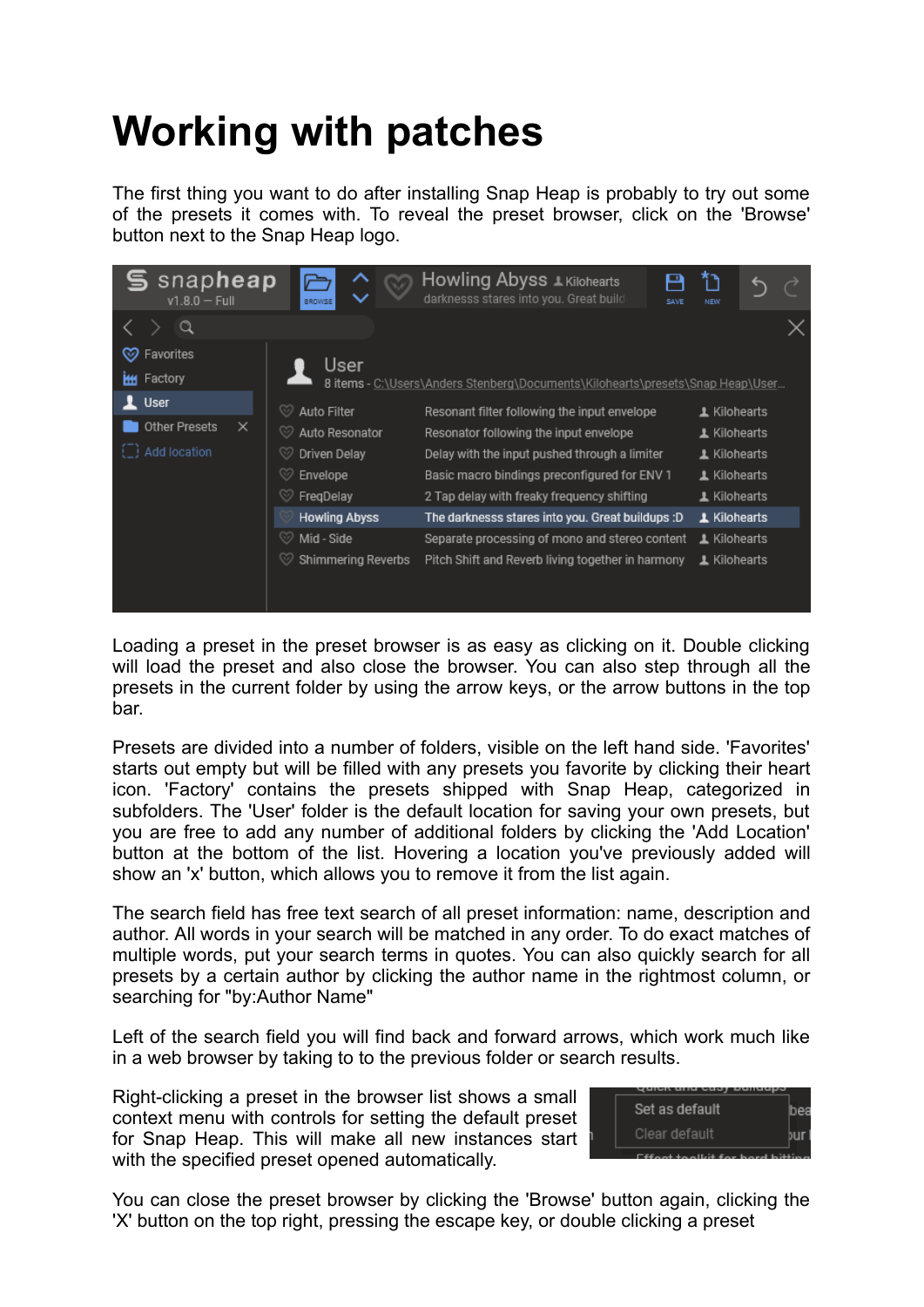Your currently selected preset is also shown in the top bar, where you can edit the name, author and description by clicking them. Saving your changes is done with the 'Save' button, and the 'New' button clears the current patch.

| <b>♡</b> Save                                       | ×                                                                                                                                                                                                                                                            |
|-----------------------------------------------------|--------------------------------------------------------------------------------------------------------------------------------------------------------------------------------------------------------------------------------------------------------------|
| <b>T</b> <sub>4</sub> Create Subfolder              |                                                                                                                                                                                                                                                              |
| User<br><b>Other Presets</b><br>$\Box$ Add location | User<br>8 items - C:\Users\Anders Stenberg\Documents\Kilohearts\prese<br><b>♡ Auto Filter</b><br>♡ Auto Resonator<br><b>♡</b> Driven Delay<br><b>♡</b> Envelope<br><b>♡</b> FreqDelay<br><b>♡ Howling Abyss</b><br><b>♡</b> Mid - Side<br>Shimmering Reverbs |
| <b>Howling Abyss</b><br>Name:                       |                                                                                                                                                                                                                                                              |
| Kilohearts<br>Author:                               |                                                                                                                                                                                                                                                              |
|                                                     | <b>P</b> Save<br>$\times$ Cancel                                                                                                                                                                                                                             |

The **save dialog** lets you choose where to save your preset. Note that write protected folders like 'Factory' and 'Favorites' are not included. The 'Name' and 'Author' fields reflect the preset info fields in the top bar, but gives you an opportunity to edit it again before saving.

At the top of the dialog, the 'Create Subfolder' button lets you create subfolders to categorize presets in any way you like.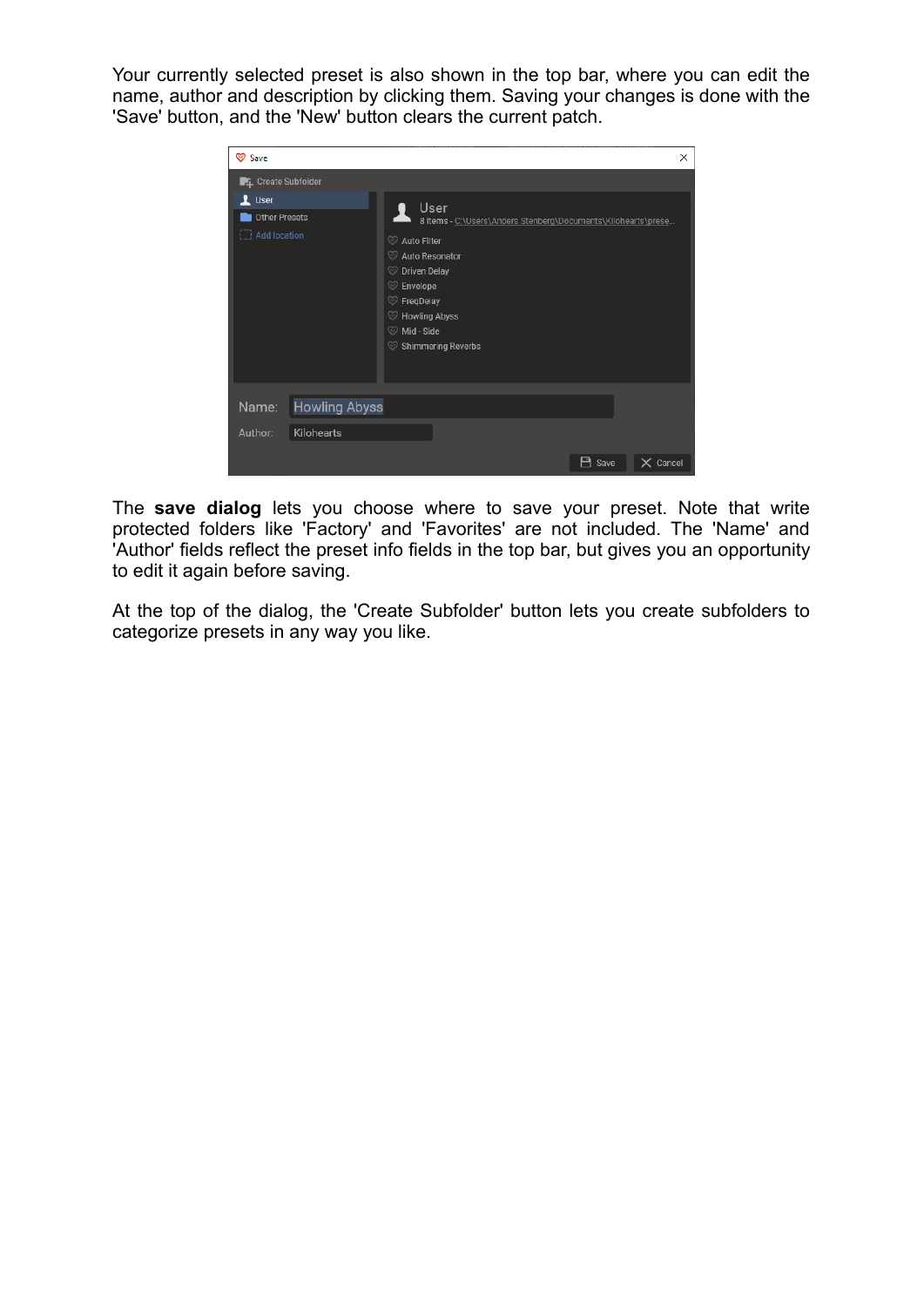# <span id="page-8-0"></span>**Building your sound**

Once you have checked out some of the presets you are probably eager to get your hands dirty and create your own patches. We designed Snap Heap to be easy and fast to work with, and we hope you will enjoy experimenting and discovering the possibilities. Still, knowledge is power, so in this section we will go through all the features of Snap Heap in detail.

### <span id="page-8-1"></span>**Lanes**

Lanes are divided into three parts. The header, where you will find a few toggle buttons, the main part of the lane, which holds the snapins in the lane, and the footer where you will find some mixing controls.

In the lane header you will find the following controls:

#### **Enable button**

This toggle button will turn on or off the whole lane. When the lane is turned off no sound will pass



through it at all, and any snapins sitting in it will have no effect. It is advisable that you turn off all lanes that you are not using, to spare some CPU cycles.

#### **Mute button**

A toggle switch for muting a lane. Audio will still send audio to the lane, but all effects and lane mixing will be bypassed.

#### **Solo button**

This toggle button will mute all other lanes. It is useful during sound design if you temporarily want to listen to the audio that passes through just one lane.

In the lane footer you will find some knobs which impact how the output of the lane is mixed down during lane mixing:

#### **Gain**

Changes the volume of the output of the lane.

#### **Pan**

Pans the output of the lane left or right.

#### **Mix**

Adjust the output mix of the lane between completely unprocessed at 0% to fully processed with snapins at 100%.

### <span id="page-8-2"></span>**Snapins**

To add a new snapin to a lane, click the **add snapin icon** which appears when you hover the empty space in a lane. This will make a dialog appear giving you a selection of all the snapins you have installed. Simply click one to add it to the lane. To insert a snapin between existing snapins, hold down **alt/cmd** *(Win/Mac)*.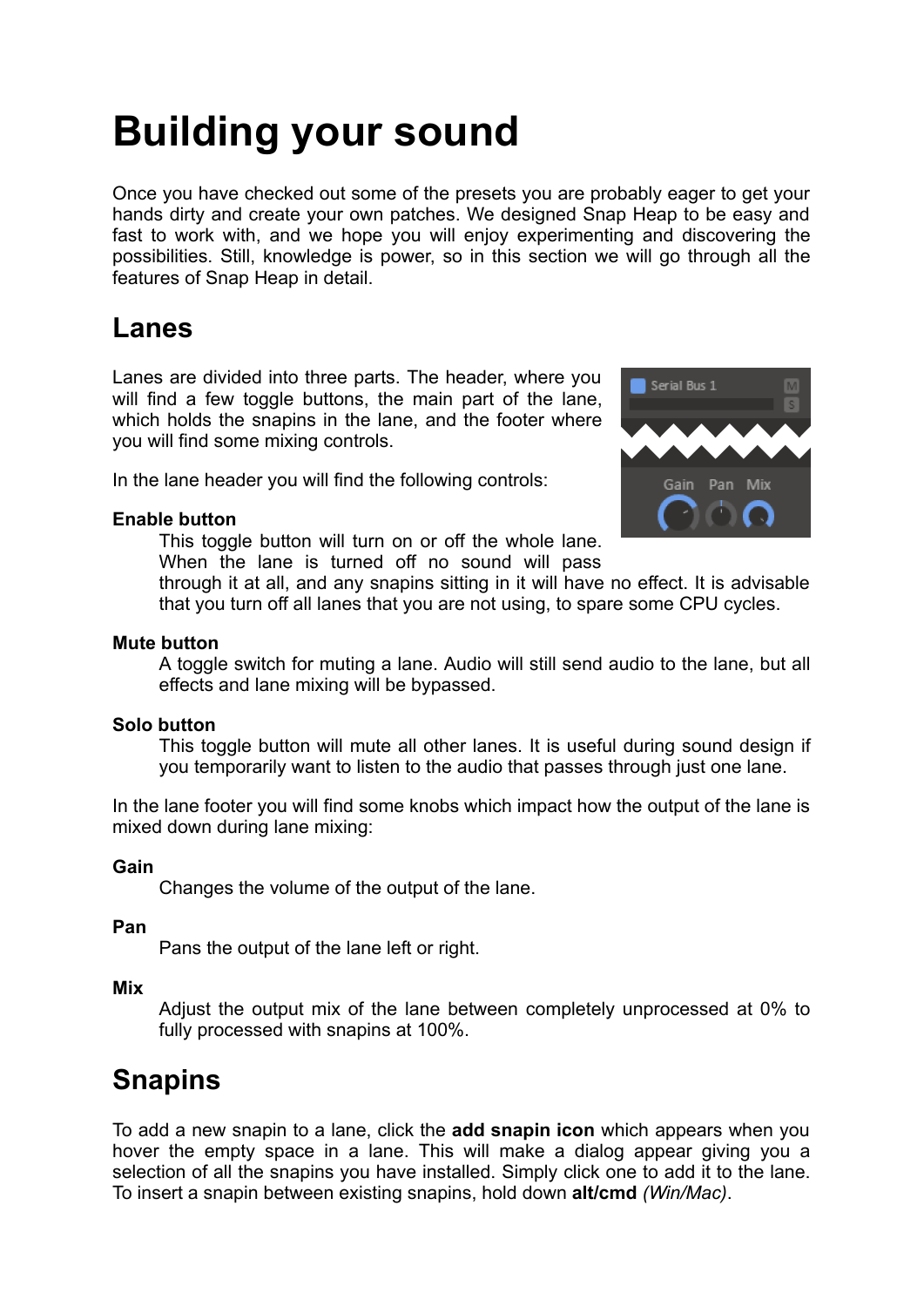Snapins can be reordered or moved between lanes by clicking their title bars and dragging them. If you hold the **ctrl/alt** *(Win/Mac)* key when dropping the snapin you will make a copy of it instead of moving it.



To remove a snapin simply click the little X icon in the top right corner of the snapin.

## <span id="page-9-0"></span>**Modulation**

Almost all parameters in Snap Heap and in snapins can be modulated. In Snap Heap you will find four different **modulation sources** that can be used for modulation; **macro knobs**, **LFOs**, **envelopes** and **MIDI**.

Hooking up a modulation source to a target parameter is done in pretty much the same way for all modulation sources. Look for the little link icon appearing when you are hovering your mouse pointer over a modulation source. Clicking the link icon selects the modulation source and switches the UI over to **modulation target selection mode**. In this mode a small orange **modulation knob** will appear next to each possible modulation target. Click and drag on the modulation knob to connect the modulation source to the target parameter and set the modulation level. The modulated control will to turn an orange color to indicate that it is being modulated.

After a modulation source has been connected to a target parameter the modulation knob will be visible next to the modulation source at all times. The modulation knob will also appear next to the modulation target when the target is hovered. The modulation knob can be dragged to adjust the level of modulation. To disconnect the modulation, double click the modulation knob.

In addition to just modulating knobs and parameters directly, you can also use the modulation system to modulate the depth of other modulations. To set up this kind of modulation, enter modulation mode and then click on the yellow star icon under a parameter with an existing modulation. This will bring up a popup where you can see all the modulations for the parameter. Click on the dashed yellow rectangle under the modulation to scale that modulation.



Modulations that target other modulations will be shown as yellow in the UI.

### <span id="page-9-1"></span>**Macro knobs**

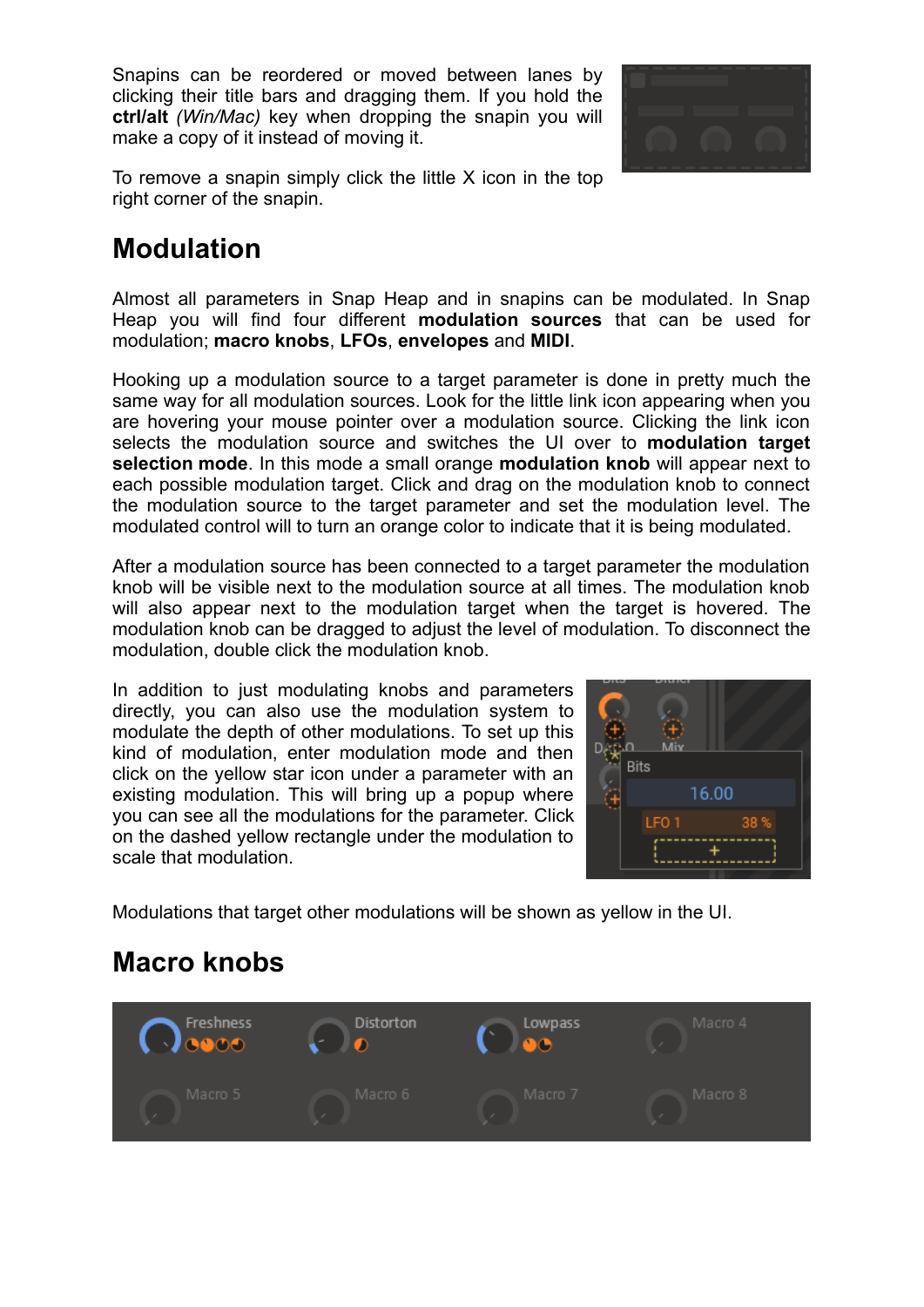The macro knobs can be routed to any other parameter in Snap Heap or in Snapins using the modulation system. This lets you control many different aspects of the sound of the patch using a single macro knob. The macro knobs can be renamed by clicking on their label. The new name is stored in the preset.

The macro knobs are probably the first thing you should take a look at when trying out new presets, since the preset maker may have routed them to allow quick adjustment of some key parameters in the preset.

# <span id="page-10-0"></span>**LFOs**

| <b>MACRO</b> | LFO <sub>1</sub> | LFO <sub>2</sub> | ENV <sub>1</sub> | ENV <sub>2</sub>               | <b>MIDI</b> |             |                          |      |
|--------------|------------------|------------------|------------------|--------------------------------|-------------|-------------|--------------------------|------|
|              | <b>Phase</b>     |                  |                  |                                |             | Depth: 75 % | Retrigger<br>OFF<br>ON   | Gate |
|              | 2.50 Hz          |                  |                  |                                |             |             | <b>S&amp;H</b><br>Source |      |
| <b>FREE</b>  | <b>SYNC</b>      |                  |                  | $\overline{\mathcal{M}}$<br>WM | $-11/4$     |             | <b>MAIN</b><br>▼         |      |

Snap Heap is equipped with two **low frequency oscillators**, or LFOs for short, which are ideal for modulating parameters in an oscillating and rhythmic fashion.

#### **Frequency**

Controls the speed of the oscillator, either in Hertz when in free running mode, or as a note length when running in synced mode.

#### **Shape**

Oscillator shape can be one of **sine**, **triangle**, **square**, **saw tooth**, **soft noise**, **hard noise**.

#### **Depth**

Adjusts the amplitude of the LFO. Can be modulated in order to, for example, make the LFO modulation fade in using an envelope.

#### **Phase**

Adjusts the phase of the LFO. Is especially useful when the LFO is in synced mode, or when retriggering is enabled. The phase parameter can also be modulated, for example by the other LFO, for interesting effects.

#### **Retrigger**

The LFOs in Snap Heap offers two different retrigger modes. Setting retrigger to **on** causes the LFO to restart whenever the trigger condition is met. The **sample & hold** mode instead cases the value if the oscillator to be sampled whenever the trigger condition is met.

#### **Source**

This drop down selects which input signal controls triggering. When this setting is set to **note on** the LFO will retrigger whenever a MIDI note on event is sent to Snap Heap (this requires that your DAW sends MIDI events to Snap Heap in the first place). The other option is to retrigger whenever the audio level goes over a certain threshold. You can select audio signals for retriggering between **main** (the main input to Snap Heap), **external** (secondary / sidechain input to Snap Heap) or **band** for input signal to a certain band.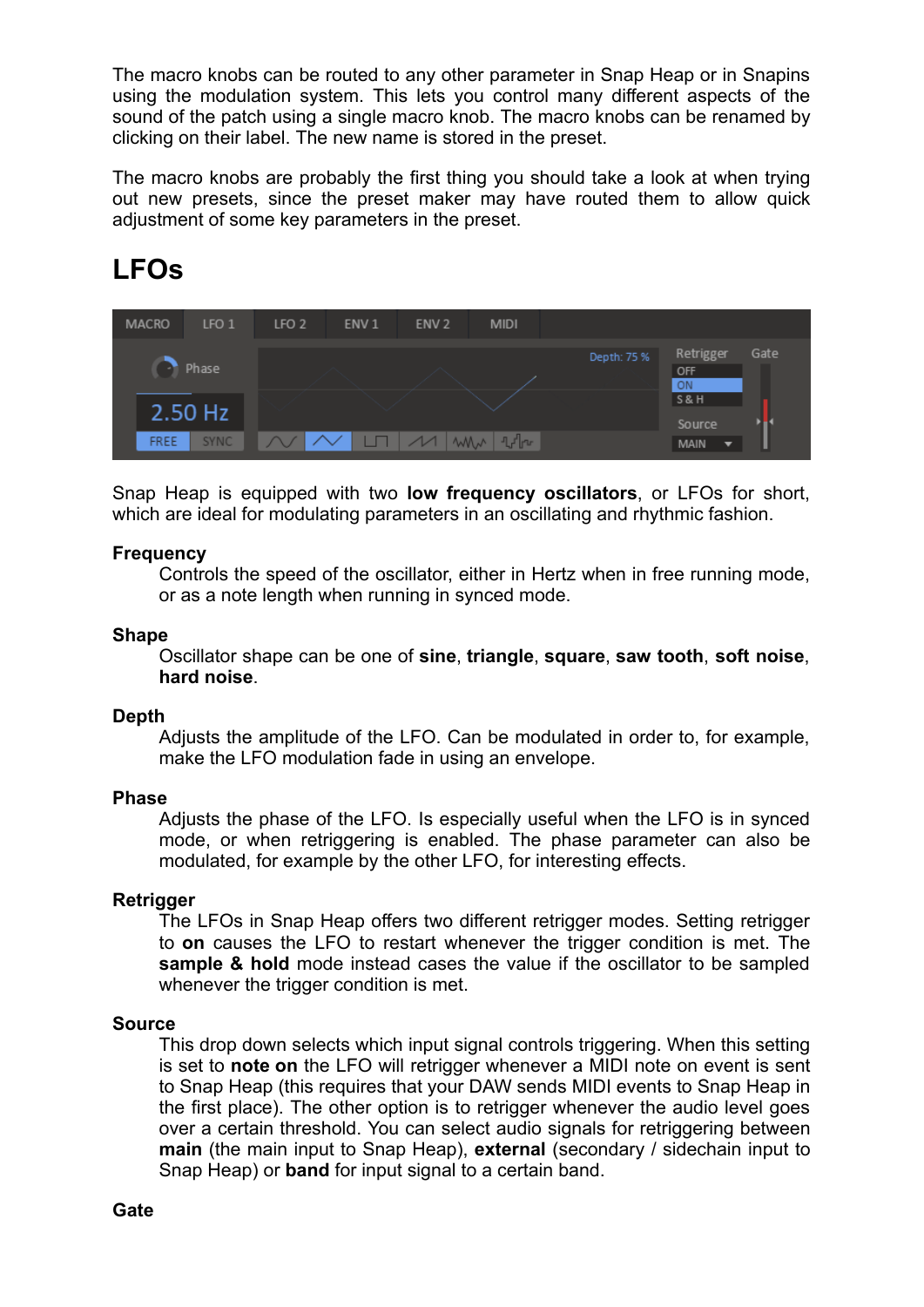If the trigger source is set to one of the audio sources the threshold for when triggering should occur can be set using this fader. The current peak level for the selected audio channel is shown on the encoder of the fader.

### <span id="page-11-0"></span>**Envelopes**



Snap Heap is equipped with two **envelopes**, which can be used to modulate parameters using the audio volume or MIDI note events.

#### **Mode**

Three envelope modes are available. In **peak** and **RMS** modes the volume of the audio is tracked and used as the modulation value. There is a subtle difference in how peak and RMS tracks the audio volume. Peak mode tracks peaks in the audio volume and is thus very responsive to transients such as drum hits. RMS mode tracks the power of the signal using the root mean square method, which can give more stable results than peak mode, though the tracking may be less responsive. Finally, in **ADSR** mode the envelope will act like a attack / decay / sustain / release envelope of the kind that can often be found on synthesizers. The ADSR envelope can be triggered either by MIDI input or by audio volume.

#### **Attack**

When you trigger a note the envelope will start to climb up from zero to it's maximum level. This is known as the **attack phase**, the length of which is decided by the attack parameter of the envelope. Keep the attack low for a short snappy sound, or make it high for a slow sound which builds up over time.

#### **Decay**

Next follows the **decay phase**, where the envelopes drops down from its maximum level down to the sustain level. The time this takes depends on the decay parameter. The decay parameter is only available if the envelope is running in ADSR mode.

#### **Sustain**

After the envelope has dropped down to the sustain level comes the **sustain phase**, which lasts until the note has ended. Thus, the sustain parameter does not influence the length of this phase but rather how high the sustain level is. The sustain parameter is only available if the envelope is running in ADSR mode.

#### **Release**

When the note is released the envelope moves on to the **release phase**, where the envelope drops back down to zero. The time this takes is dictated by the release parameter.

#### **Source**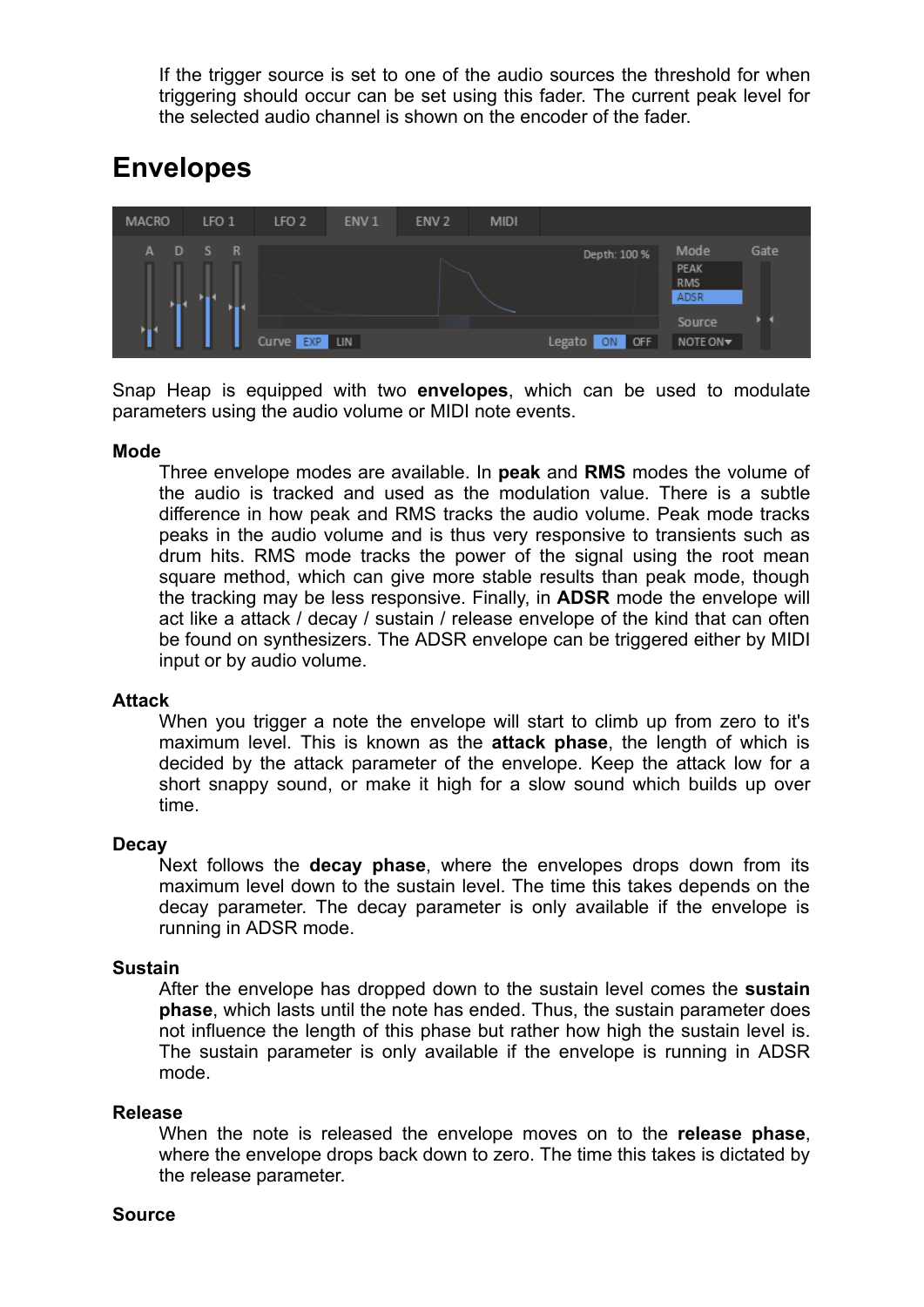This drop down selects which input signal to follow or to use for retriggering. When this setting is set to **note on** the envelope will retrigger whenever a MIDI note on event is sent to Snap Heap (this requires that your DAW sends MIDI events to Snap Heap in the first place). The other option is to follow the volume level of an audio signal. You can select audio signals between **main** (the main input to Snap Heap), **external** (secondary / sidechain input to Snap Heap) or **band** for input signal to a certain band.

#### **Gate**

If the mode is set to ADSR and the source is set to one of the audio sources the threshold for when the envelope should be triggered can be set using this fader. The current peak level for the selected audio channel is shown on the encoder of the fader.

#### **Curve**

Selects between **exponential** and **linear** falloff in the decay and release phases when the envelope is in ADSR mode.

#### **Legato**

Selects whether the envelope should restart from zero or if it should continue from its current value when it is triggered in ADSR mode.

### <span id="page-12-0"></span>**Pitch tracking**



The pitch tracker allows modulation using the pitch of the input signal. The modulation output of the pitch tracker is set to match any frequency based parameters at 100%. For example, this means modulating the cutoff of the Filter snapin with 100% pitch, the cutoff frequency will follow the tracked frequency of the input similarily to how 100% keytracking in a synth behaves.

#### **Lower and upper note limit**

Two vertical handles can be used to select the expected pitch range of the input. This hint helps the algorithm perform better and reduces the risk of glitches in the pitch tracking.

#### **Root**

The root parameter acts as an offset in the modulation output. If the input signal has the same note as root, the modulation output will be zero. Lower notes will yield negative modulation values and higher notes will yield positive modulation values.

#### **Sensitivity**

This parameter adjusts the sensitivity of the algorithm, and higher values result in faster tracking but is more prone to glitches. The default value of 50% is usually a good compromise of speed versus stability, but this can be tweaked to improve the tracking depending on the input.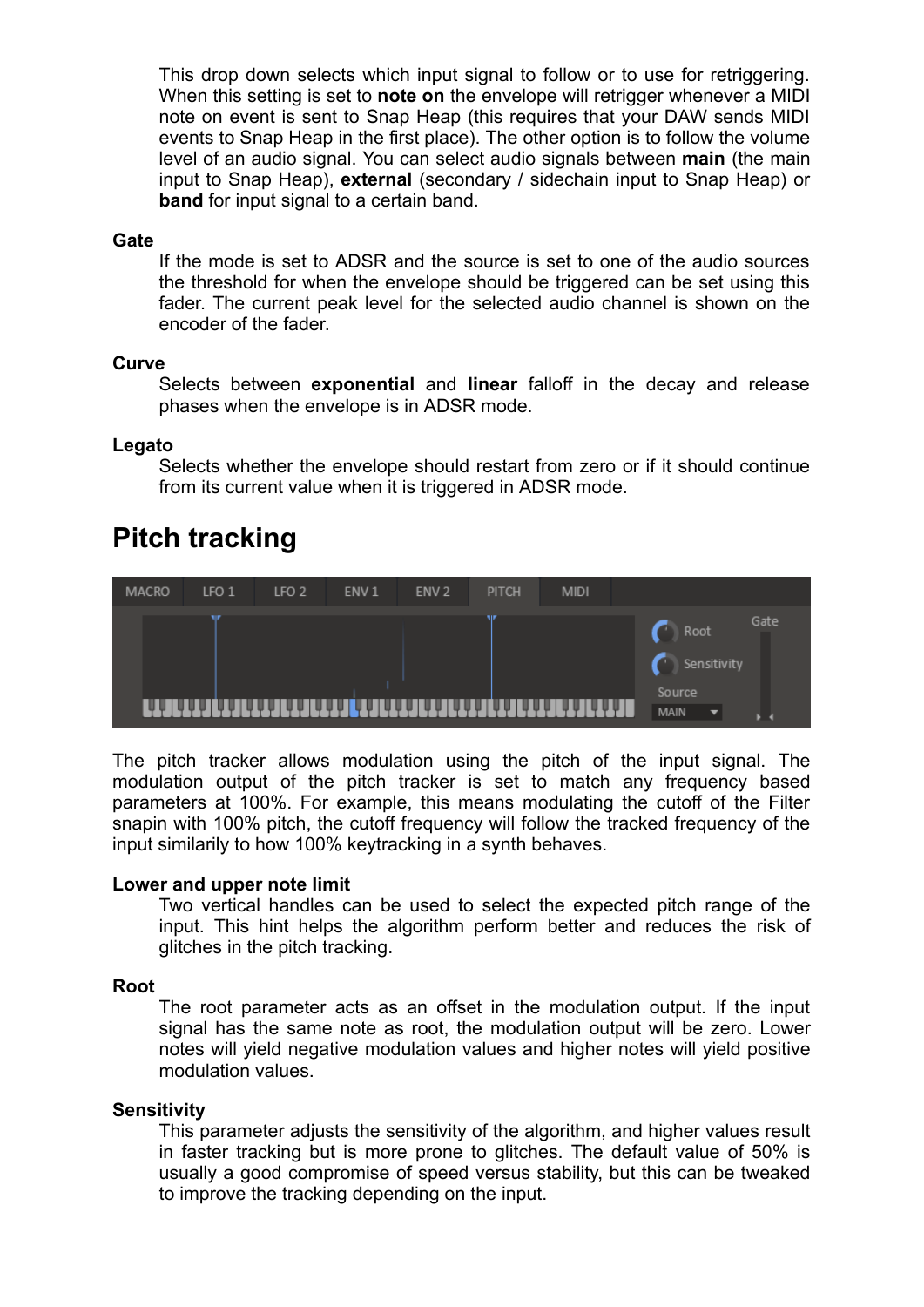#### **Source**

This drop down selects which input signal to track the pitch of.

#### **Gate**

The gate parameter sets a lower limit of when to run the tracking, to help avoid trying to tracking quiet unpitched sounds like noise.

### <span id="page-13-0"></span>**MIDI**

| <b>MACRO</b> | LFO <sub>1</sub>  | LFO <sub>2</sub>          | ENV <sub>1</sub> | ENV <sub>2</sub> | <b>MIDI</b> |                        |  |
|--------------|-------------------|---------------------------|------------------|------------------|-------------|------------------------|--|
|              | Pitch<br>$\equiv$ | Mod<br>$\equiv$<br>2<br>O | Note             |                  |             | CC #64 - Sustain Pedal |  |
|              |                   | ۳<br>C                    |                  | Velocity         |             | Click to bind          |  |
|              |                   |                           |                  |                  |             |                        |  |
|              |                   |                           | Pressure         |                  |             | Click to bind          |  |
|              |                   | 3                         |                  |                  |             |                        |  |

The MIDI tab allows modulation using MIDI input. Since Snap Heap is an effect rather than an instrument, many DAWs will not route MIDI events to it by default. Check the documentation for your DAW for details on how to set up MIDI routing.

#### **Pitch**

This wheel is connected to the pitch wheel commonly found on MIDI keyboards. The pitch wheel has its zero position in the middle of the wheel, and spans in range from -1 to +1. Whenever the wheel is released it snaps back to the zero position.

#### **Mod**

This wheel is connected to the modulation wheel commonly found on MIDI keyboards. In contrast to the pitch wheel, this wheel ranges from 0 to +1 and does not snap back when released.

#### **Note**

This modulation source is based on the last played note on the keyboard. Higher notes give higher modulation values.

#### **Velocity**

This modulation source is based on the velocity of the last played note, i.e. the force with which you hit the key on the MIDI keyboard when playing a note.

#### **Pressure**

This modulation source is based on the channel pressure, i.e. the force with which you hold down the keys on the MIDI keyboard.

#### **MIDI CC slots**

To the right of the slots for note, velocity and pressure are three general purpose MIDI CC slots which can be bound to any MIDI controller. To bind a slot to a controller, simply click on it and then move the controller on your MIDI keyboard.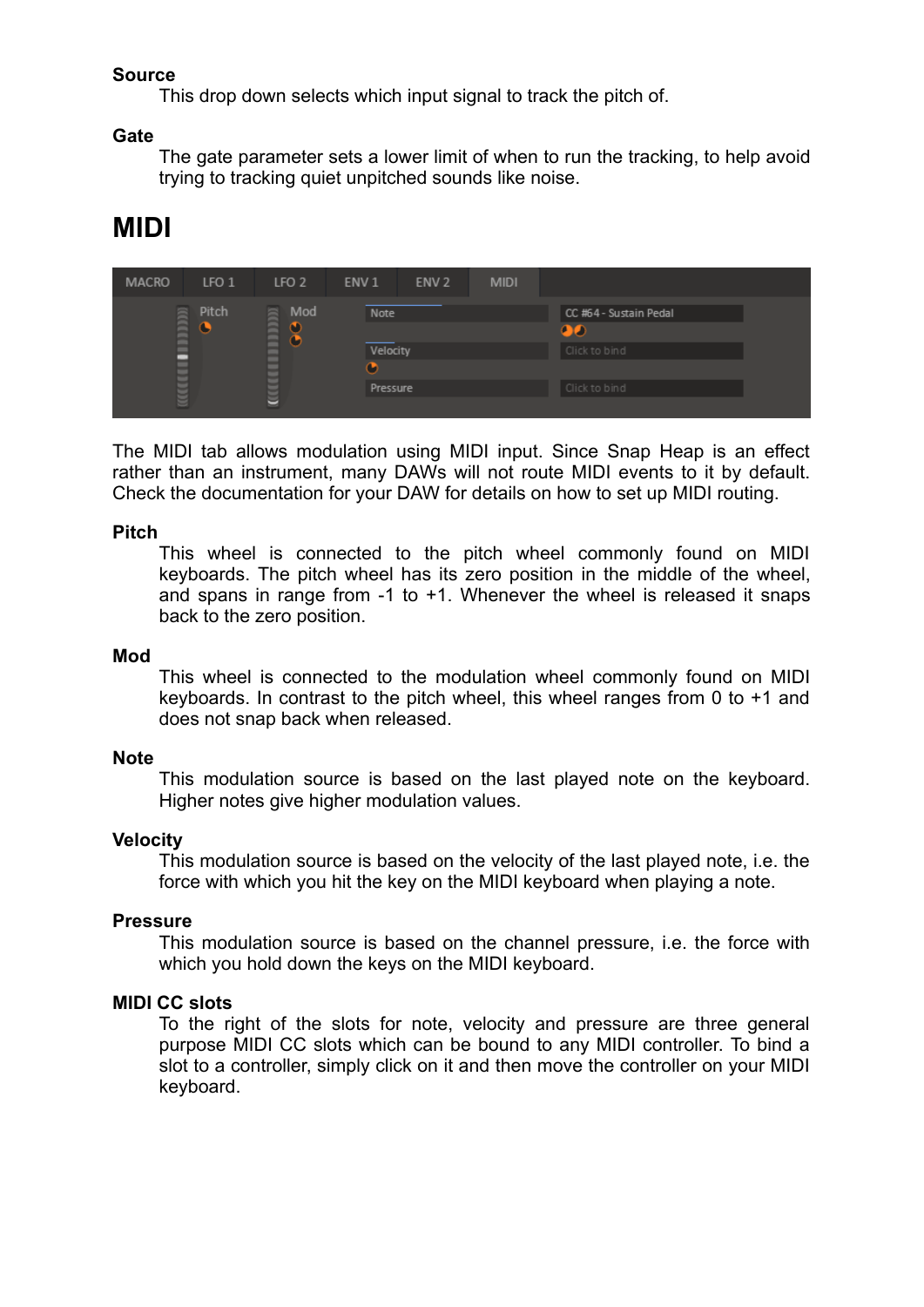# <span id="page-14-0"></span>**Snapin mode**

Snap Heap can also be loaded as a snapin in snapin hosts like Multipass, Phase Plant or itself. In this mode, the Snapin interface shows all named macros that have any modulation bindings. At the top, up/down arrows can be used to scan through presets and a full browser can be opened by clicking the preset name. To edit the current patch, press the pen icon. This will open the full Snap Heap interface in a separate window.

The **External Input** selector allows you to choose which sidechain channel in the snapin host should be mapped to the **external** sidechain channel in the contained Snap Heap instance.